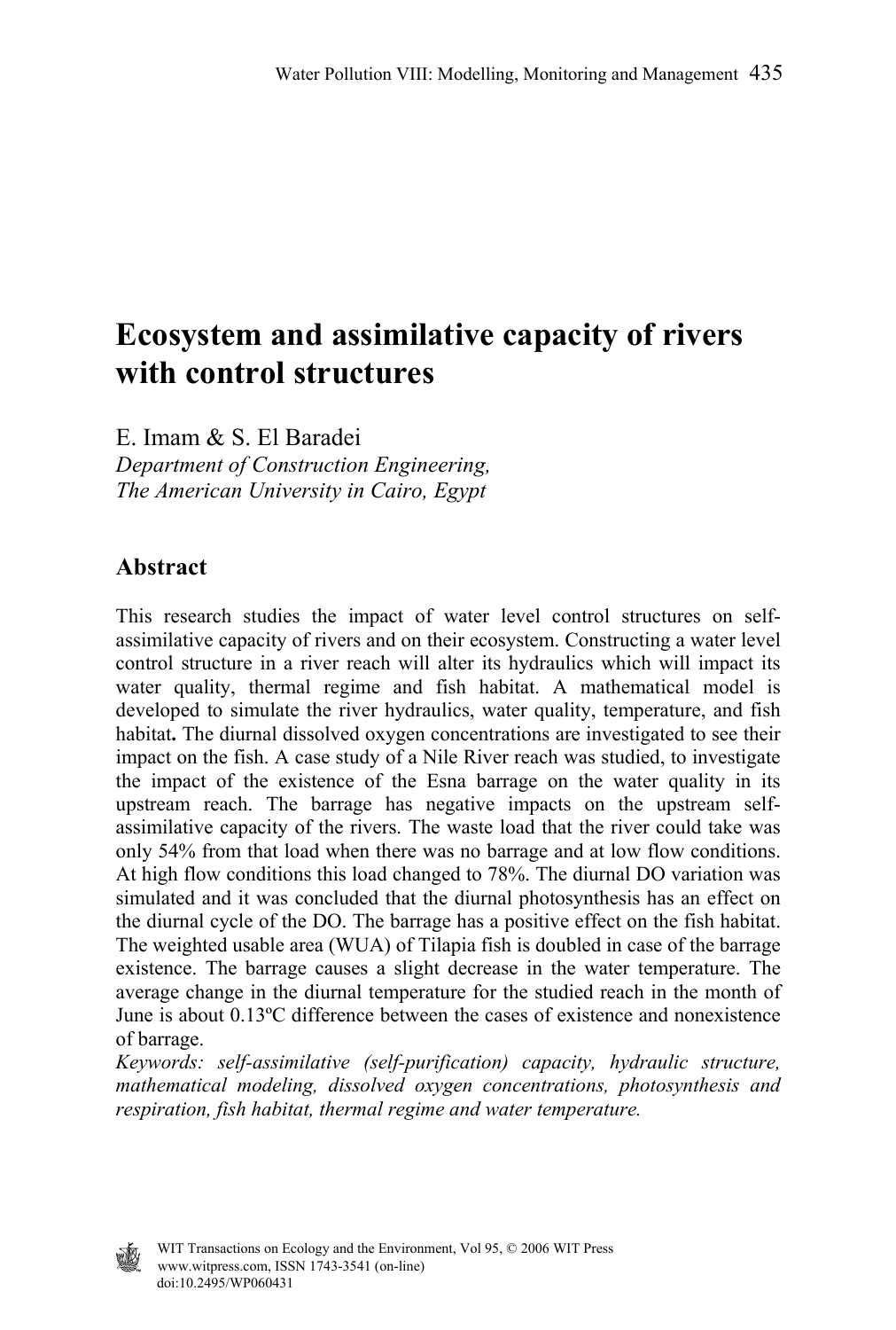# **1 Introduction**

Control structures, such as weirs and barrages, constructed on a river will change the hydraulic regime of that river by increasing water depths and reducing velocities in the zones of developed backwater curves. This modified hydraulic regime impacts water quality due to changes in the transport and decay processes of pollutants along the rivers. Thus the pollutants' load will have different impact on the water quality after constructing the control structure as compared to its preconstruction stage. The modified hydraulic regime also impacts the thermal regime and the fish habitat in the river.

 Although the construction of dams across rivers, usually entail in-depth socioeconomic and environmental impact studies, water level control structures are usually governed by their economic feasibility with limited attention to their instream environmental impacts. An example of the studies done on the economic impacts of dams is the one done by Mc Cully [1], which studied in detail the economic and political aspects of large dams. Numerous researchers investigated the effects of hydraulic structures, which create impoundments behind them like dams, on the water quality. Hildyard et al. [2] as an example studied the environmental effects of large dams. There were rare studies investigating the effect of the water level control structures, such as, barrages and weirs on the water quality and its ecosystem. Eid [3] is among the rare researchers who investigated the impact of barrages on both water quality and fish habitat in rivers. However Eid used a simplified prismatic river section and considered only atmospheric reaeration and ignored photosynthesis. Eid studied the impact of barrages on fish habitat but the study was done on a theoretical fish. Many studies such as by Song et al. [4] and Candara et al. [5] were done to simulate water temperatures from air temperatures, but they didn't imply the effect of hydraulic structures on the water thermal regime. Eid studied this impact, but the simulated water temperature was assumed to obey a linear relation and the lag time between water and air temperature wasn't considered.

 This paper studies the impact of water level control structures on the selfassimilative capacity of rivers and assesses possible changes in their ecosystem and fish habitat. In order to do so, water quality indicators were developed aiming to express the impact in a quantifiable manner.

# **2 River simulation model**

The impact of constructing a water level control structure across a river is numerically modeled. The model consists of two main sub-models; a hydraulic sub-model and a water quality sub-model. The water quality sub-model consists of a dissolved oxygen simulator along with its components such as biological oxygen demand, reaeration, photosynthesis, and respiration. Two additional submodels were developed; the temperature sub-model; and the fish habitat submodel.

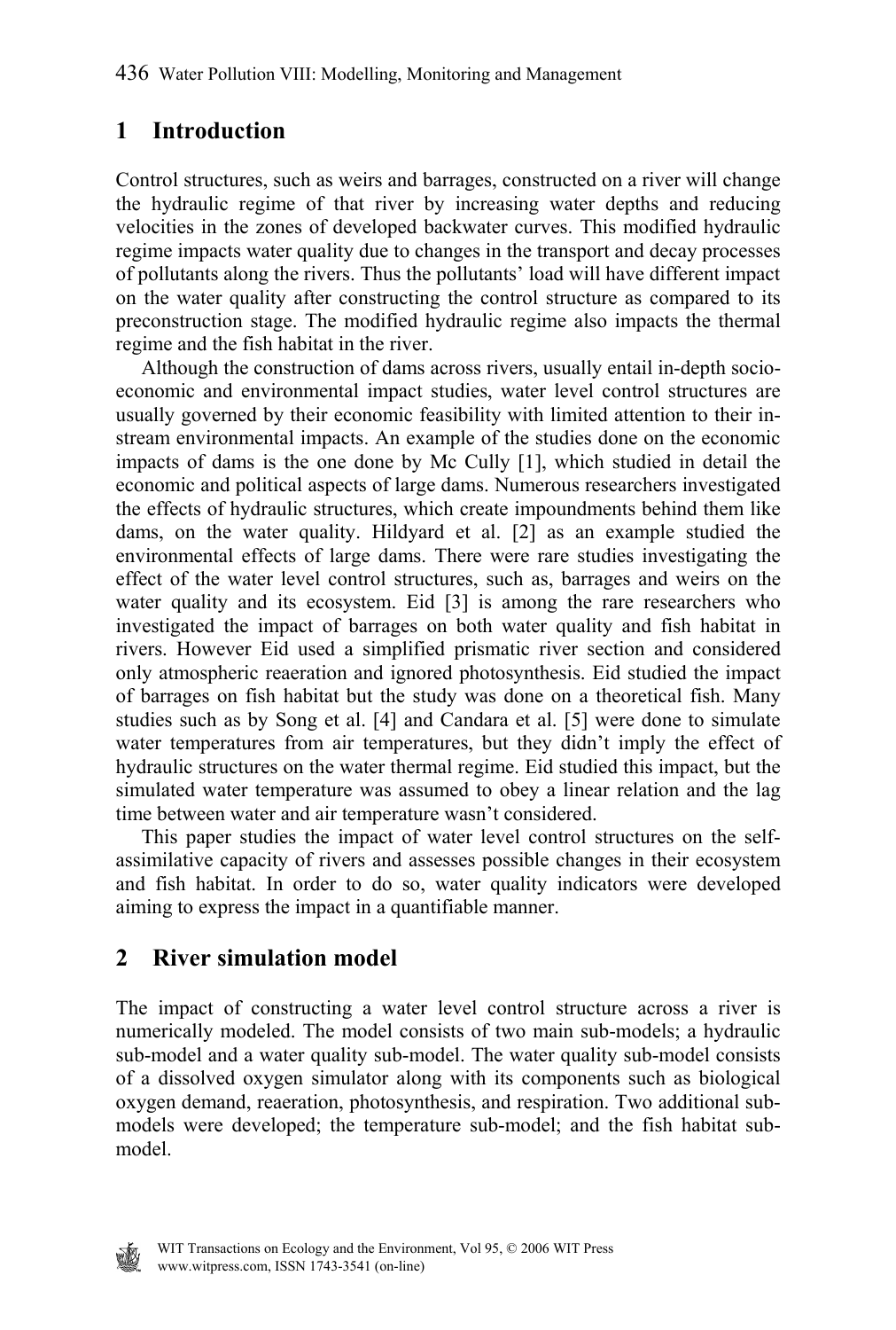#### **2.1 Hydraulic sub-model**

The hydraulic sub-model simulates backwater curves, velocities and areas for a controlled river reach of any geometrical shape using the standard-step method.

#### **2.2 Dissolved oxygen (DO) sub-model**

The DO sub-model simulates all available sources and sinks (except NBOD and SOD). A mass-balance equation is solved as follows:

$$
C_{i+1} = C_i + \frac{\overline{A}\Delta x \left\{ \overline{P}_a + \overline{K_a \left( C_s - C \right)} - \overline{K_a L} - \overline{R} \right\}}{Q_i}
$$
(1)

where;  $C_i$  and  $C_{i+1}$  = DO concentrations at sections *i* and *i*+1 in mg/L respectively;  $\overline{A}$  = average flow area at sections *i* and *i*+1 in  $m^2$ ;  $\Delta x$  = length increment in *m*;  $Q_i$  = river flow rate in  $m^3 / \frac{P_a}{P_a}$  = average daily  $O_2$ production due to photosynthesis mgDO/L.day,  $K_a$  = volumetric reaeration coefficient in  $day^{-1}$ ,  $K_d$  = decomposition rate of CBOD, *C* and  $C_s$  = actual and saturation DO concentration in mg/L,  $L =$  average ultimate CBOD concentration, and  $R = DO$  depletion due to respiration in mgDO/L.day The sources and sinks of eqn (1) are averaged over  $\Delta x$ , and calculated as follows: The Carbonaceous Bio-Chemical Oxygen Demand ( CBOD) at the end of ∆*x* is estimated from *Li* and the average decay or loss rate " *Kr* " in ∆*x* by

$$
L_{i+1} = L_i e^{-K_{\pi_{i+1}}\left(\frac{\overline{A}\Delta x}{Q_i}\right)}
$$
 (2)

The average  $K<sub>r</sub>$  accounts for both the decomposition rate of CBOD in stream,  $K_d$ , and the settling rate of CBOD,  $K_s$ .

$$
K_r = K_d + K_s \tag{3}
$$

The decomposition rate  $K_d$  is estimated by Thomann [6] as a function of the average water depth, y in meters.

$$
K_d = 0.3 \left(\frac{Y}{8}\right)^{-0.434} \tag{4}
$$

The settling rate  $K<sub>s</sub>$  is related to the settling velocity of the suspended organic matter in m/day Chapra[7]:

$$
K_s = \frac{V_s}{Y}
$$
 (5)

 The exchange of air at the water surface makes use of the "two film theory" and its rate is estimated from Thomann [6]:

$$
Reaceration = \tK_a (C_s - C) \t(6)
$$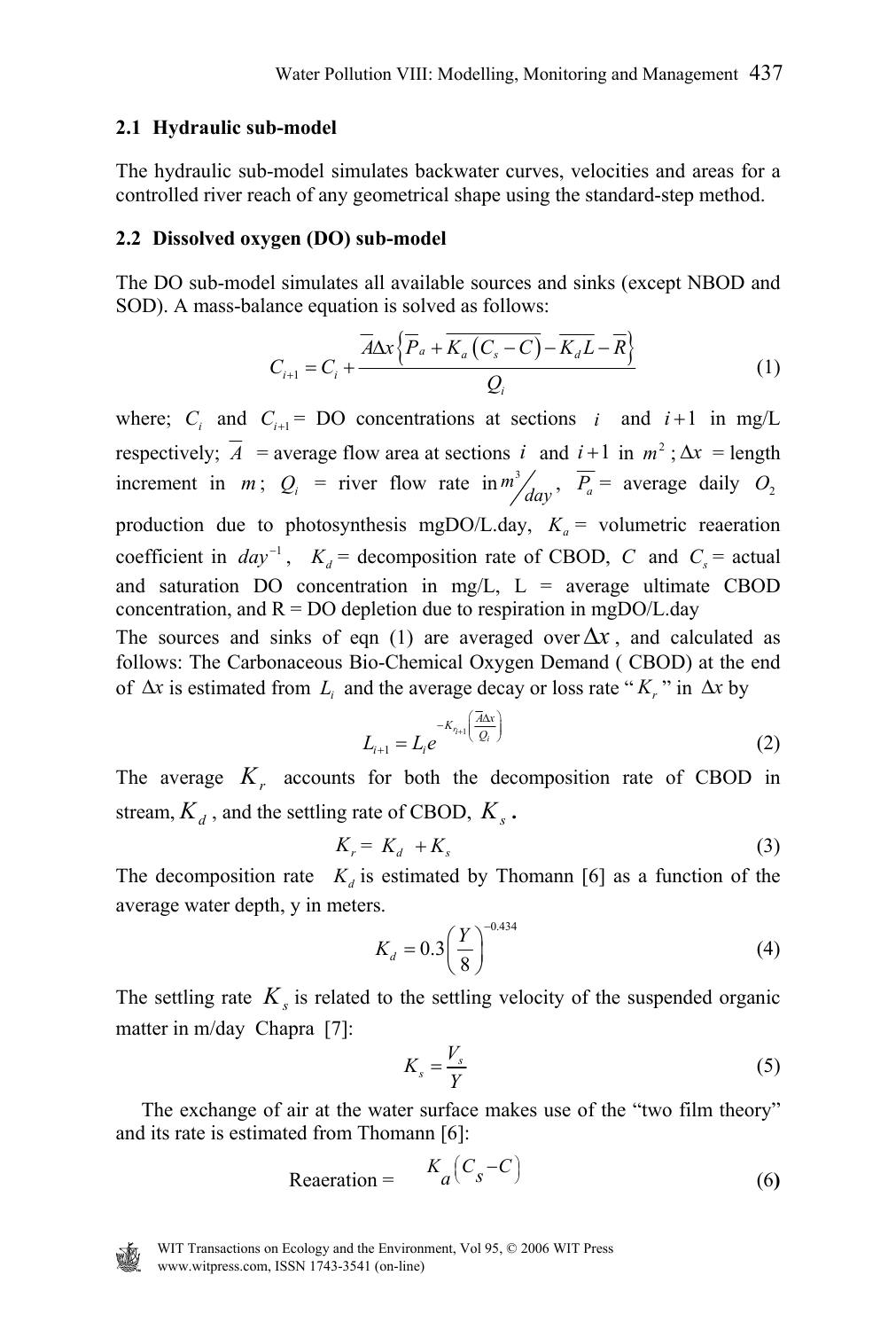The volumetric reaeration coefficient,  $K_a$  is calculated using the O'Connor-Dobbins formula:

$$
K_a = 3.93 \frac{V^{0.5}}{Y^{1.5}}
$$
 (7)

where;  $V =$  average velocity in m/s; and  $Y =$  average depth in  $m$ .

 The essence of photosynthetic process centers about chlorophyll *<sup>a</sup>* containing plants which utilize radiant energy from the sun, convert water and carbon dioxide into glucose, and release oxygen. Thus production of oxygen proceeds only during daylight hours. The variation of light and hence photosynthesis can be idealized by a half sinusoid function, from day to day. Thus swings in oxygen can be induced by diurnal light variations. The photosynthesis over the control volume is estimated by Thomann [6]:

$$
P_a = \left[ a_{op} G_{\text{max}} (1.066)^{T-20} P \right] G(I_a)
$$
 (8)

where;  $P_a$  = average daily growth production (photosynthesis) in mgDO/L.day;  $a_{op}$  = mg of DO per µg of chlorophyll *a*; P = phytoplankton chlorophyll in  $\mu$ g/L;  $G_{\text{max}}$  = maximum growth rate of the phytoplankton at 20°C in *day*<sup>-1</sup>; *T* = water temperature in <sup>o</sup>C;  $G(I_a)$  =light attenuation factor over depth and one day (Unitless)

 Respiration is the process by which organisms take up oxygen and discharge carbon dioxide in order to satisfy their energy requirements and is estimated by:

$$
R = a_{op} \left( 0.1 \right) \left( 1.08 \right)^{T-20} P \tag{9}
$$

where; R= phytoplankton respiration in mgDO/L.day.

 In addition to the atmospheric reaeration that occurs in the river, another reaeration process takes place across control structures. The control structure will form a hydraulic jump in the water and thus allows more air to enter into the stream. This process has a positive effect on the DO concentration at the downstream side of the structure. Structure reaeration is calculated by Gameson's equation: Alabama Department of Environmental Management [8]

$$
r = 1 + 0.11(a)(b)(1 + 0.046(T)) \,\mathrm{h} \tag{10}
$$

where;  $r =$  ratio of upstream DO deficit to downstream deficit;  $a =$  water quality factor; b = structure aeration coefficient; T = water temperature,  ${}^{\circ}C$ ; h = water level difference across the dam, ft

#### **2.3 Temperature sub-model**

Water temperature is vital for fauna and flora of water; and for chemical and biological reactions in rivers. Water temperature depends on air temperature and

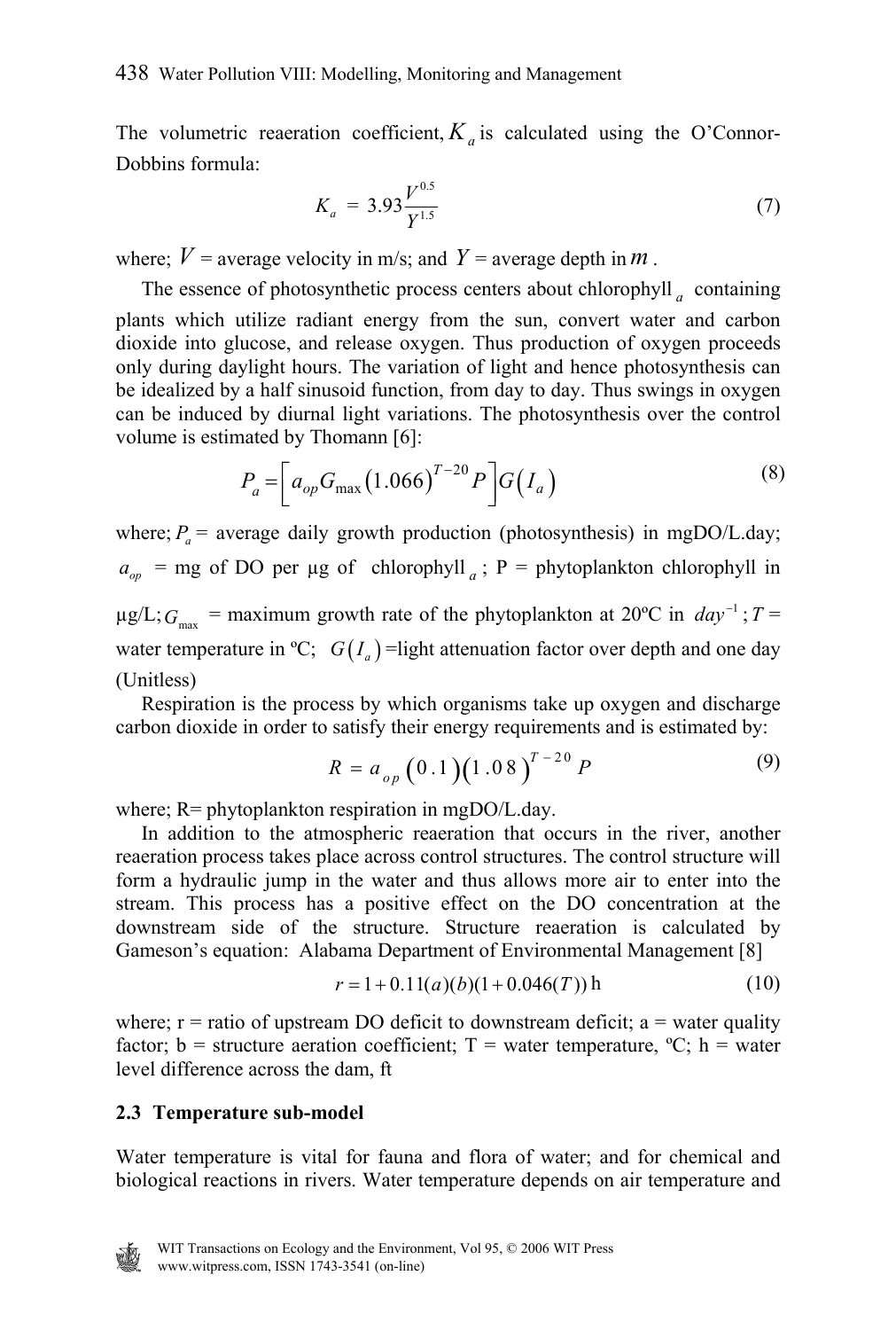on hydraulic parameters of rivers; such as, depth of water, and geometry of river sections. Constructing a water level control structure alters the hydraulic regime of water and thus may alter its thermal regime.

 Heat transferred at the air-water interface is the major factor that induces variation in water temperature. Response coefficients representing the rate of water temperature variation with respect to the air temperature variation were found to correlate well Song [4]*.*

Candara et al. [5] studied some rivers in Texas and concluded that large streams have a small diurnal temperature change. Water temperature and its change depend on the water depth. Heinz et al. [9] revealed that the time lag which exists between the air and water temperatures varies linearly with the depth of the river. He studied water temperature simulation as a result of the lag time between the air and the water temperatures. The study was on 11 streams in the central U.S. (Mississippi River basin) and a linear equation correlating seasonal water temperature to seasonal air temperature was formed. Diurnal simulation of water temperature using air temperature was done by expanding the equation of Heinz et al. [9] to accommodate the diurnal water temperature changes. This is described via eqns (11) to (13)

$$
Tw(t) = A + \frac{\Delta Tw}{\Delta Ta} * Ta(t - \delta)
$$
\n(11)

where; the time  $t$  and the time lag  $\delta$  are in units of days and temperatures are in °C. This equation shows that the water temperature calculated at time *t* is a function in the air temperature at the time *t* less the lag time. To calculate the lag time  $\delta$  the following equation is used:

$$
\delta = \frac{\tau}{2\pi} * \tan^{-1} \left( \frac{2\pi * depth}{\tau * \alpha} \right)
$$
 (12)

where;  $\tau$  = cyclic period over which the study is done (here 24 hours);  $\alpha$  = thermal diffusivity coefficient:  $\alpha = \frac{R}{C_p}$ *K*  $\alpha = \frac{R}{C_p * \rho}$ ; K = Surface heat exchange

conduction coefficient between the air and the water in W / $m^2$ . °C; Cp = the specific heat of water in W.S/kg. C;  $\rho$  = density of water in kg/ $m^3$ ;

$$
\frac{\Delta Twater}{\Delta Tair} = \frac{1}{\sqrt{1 + \left(\frac{2 \cdot \pi \cdot \text{depth}}{\tau \cdot \alpha}\right)^2}}
$$
(13)

#### **2.4 Fish habitat sub-model**

Fish is affected greatly by the hydraulic parameters; such as, depth and velocity of water which are affected by water level control structure. In this research the Tilapia genus of fishes is studied because it is the most widely spread fish in the Nile in Egypt. The general theory behind fish habitat modeling is based on the

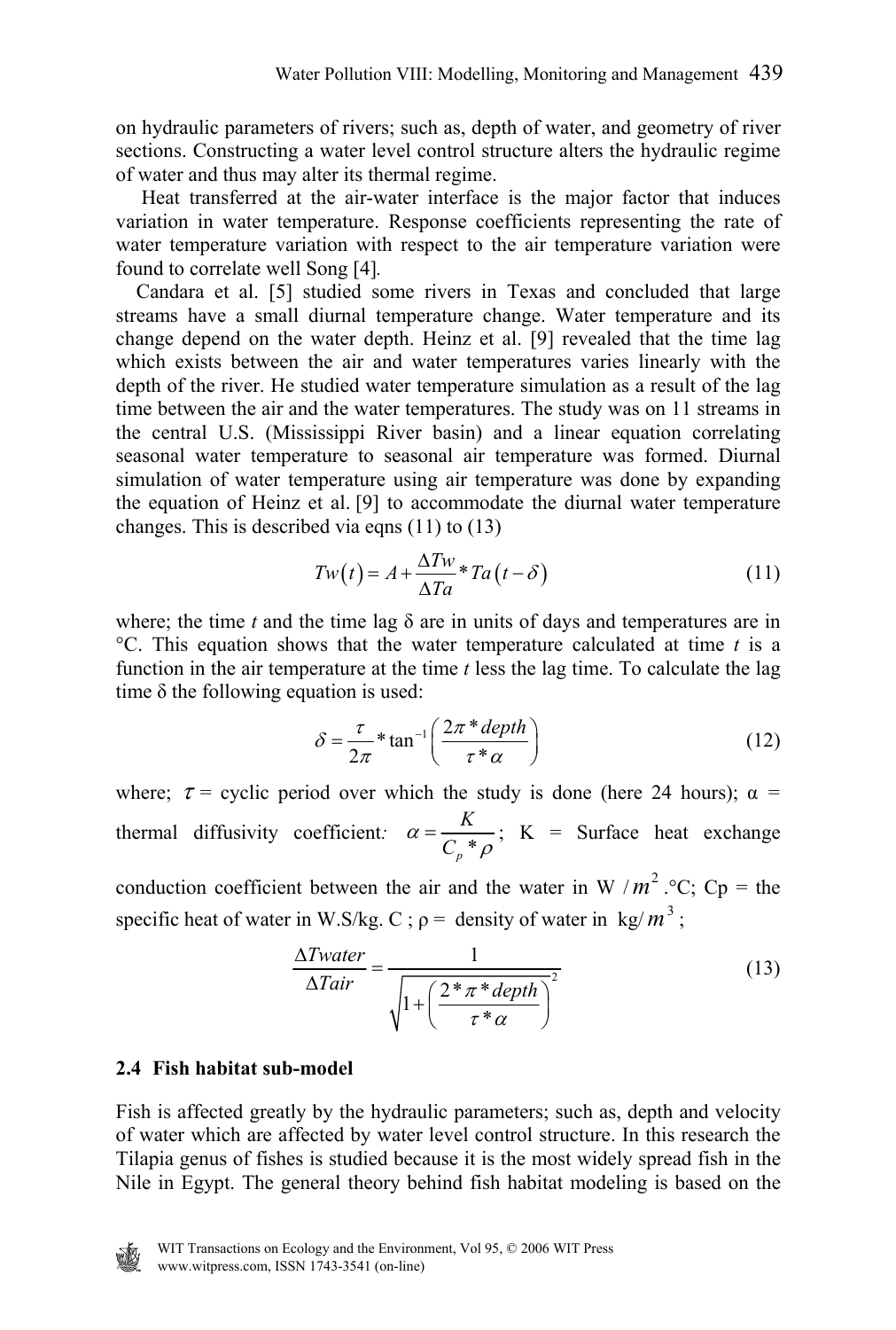fact that aquatic species will react to changes in the hydraulic environment. The indication of the effect of the water level control structure on the fish habitat is expressed as the weighted usable area that the fish will live in. A suitability index measures the conditions that are suitable for the fish to live under. It has an upper bound "1" which reflects the optimum conditions for a certain kind of fish, whereas, the lower bound "0"represents the critical conditions for the fish. Fish habitat is assessed by three suitability indices accounting for depth, velocity and substrate availability. Calculation of the 2-D velocity distribution across a section; as well as, the average velocity of the section is carried out using Manning's equation with the local depth within a particular cell Habitat Modeling [10]. The weighted usable area reflecting fish habitat(is weighted according to the load of each suitability index parameter) and is given by:

$$
WUA = \sum_{j=1}^{n} A_{cell_j} * d_{index_{cell_j}} * V_{index_{cell_j}} * S_{index_{Cell_j}}
$$
(14)

where S is the substrate (food).

### **3 Assessment of the self-purification capacity and ecosystem**

The self-purification capacity of a river is its capacity to accept different waste load concentrations without significantly changing its original quality. To assess the impact of water level control structures on the self-assimilative capacity of rivers in a quantifiable manner, many indicators were developed.

 Waste loads from point sources at different sections along that river are introduced and DO concentrations in the river are kept at a constant level of 5mg/L. Waste loads are estimated at different hydraulic cases.

 The effects of temperature and photosynthesis on the diurnal DO variation are tested. Downstream DO concentration as a result of reaeration across the water level control structure is also calculated.

 The presence of a water level control structure in a river or a waterway not only affects the water quality of that river, but it also affects the whole environment and ecosystem in the reach where it was constructed. So as indicators to this impact, the fish habitat and the thermal regime of the river are studied. Water temperature is important because it affects the biological and chemical processes in the water and thus the CBOD and the DO concentrations. Existence of a water level control structure will alter water temperature in a controlled river reach. To study this effect, the diurnal change in water temperature is simulated for the four main hydraulic cases.

 Each kind of the fish has its own physical conditions, such as water velocity and depth and the substrate (food) of fish, under which it can best survive. Water level control structures in rivers alter their hydraulic regime and hence the physical factors that affect the fish population. This effect is assessed through calculating the WUA of fish for both cases of existence and non-existence of the structure.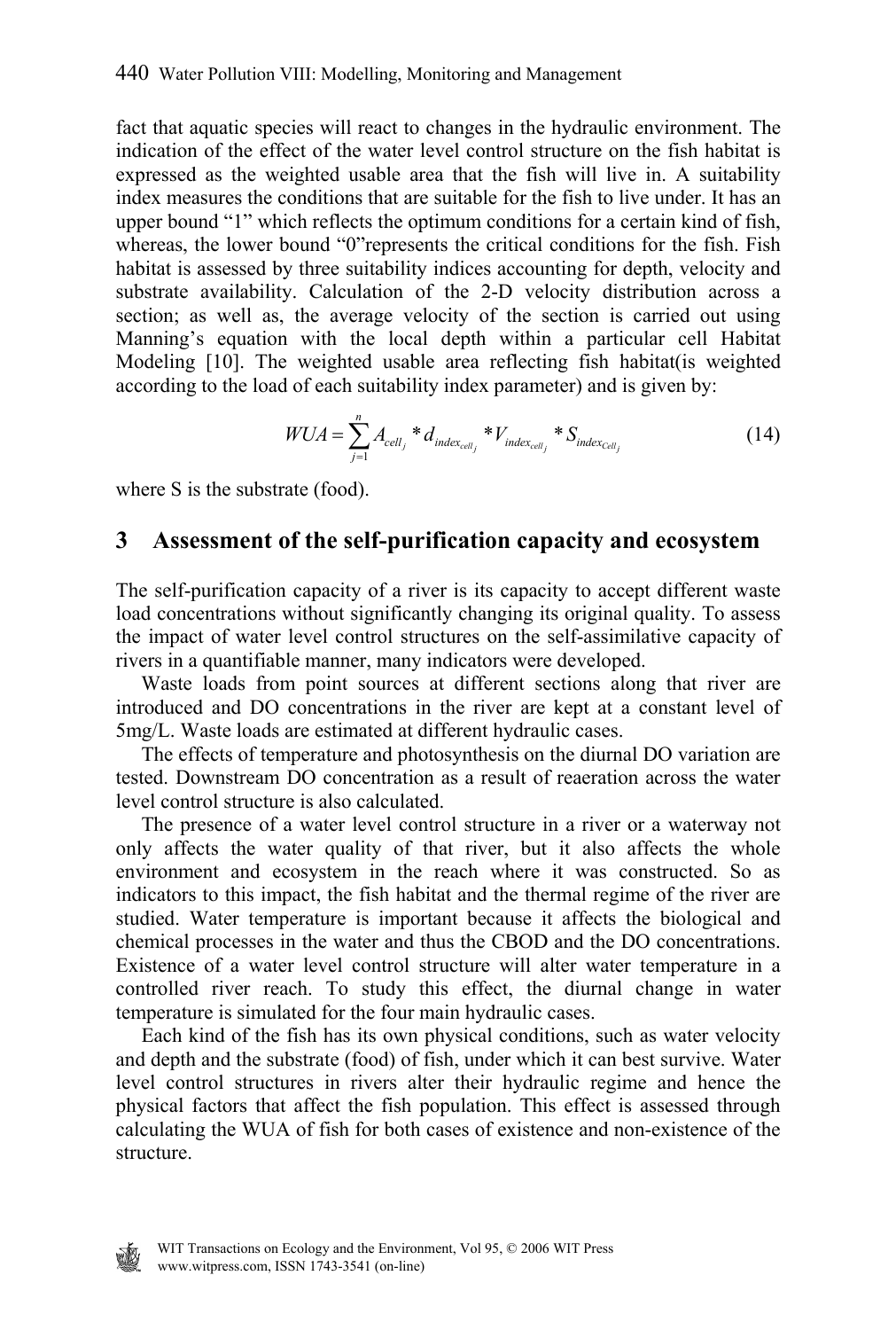# **4 Case study Nile River (Aswan-Esna reach)**

The case study investigates the effect of Esna barrage on the water hydraulic regime; as well as, on water quality upstream the barrage from Esna to Aswan.

### **4.1 Hydraulic simulation of Aswan-Esna reach (upstream the barrage)**

The Esna-Aswan reach is 157.9 km long. The peak discharge of the High dam is about  $2500 \text{ m}^3/\text{s}$  (high flow) and occurs in July, whereas, the minimum discharge is about 1500  $\text{m}^3/\text{s}$  (low flow) and occurs in January. Available river sections are every 5 km and interpolation was used to generate sections every 100 m in order to do hydraulic calculations via the standard step method in an accurate way. Manning coefficient is assumed to be constant (n=0.0287) throughout the simulated reach. The studied reach was simulated under four main hydraulic cases: Cases 1 and 2 study the existence and the non-existence of Esna barrage respectively at low flow conditions; Cases 3 and 4 study the existence and nonexistence of barrage respectively at high flow conditions.

### **4.2 Self-purification capacity and waste load at Aswan-Esna reach**

Two scenarios were simulated to compare between different cases of waste loadings (W.L). Scenario 1 uses the DO as a function of only CBOD and reaeration. Scenario 2 adds photosynthesis and respiration to the DO. Figure 1 shows an example of waste load distributions over the studied reach. Table 1 summarizes all the waste loading cases. Figure 1 shows the distribution of the waste loads over the studied reach for case 1 and scenario 1.

|             | Case 1     | Case 2     | Case 3     | Case 4     |
|-------------|------------|------------|------------|------------|
| W.L(kg/day) | 1405       | 2612       | 2118       | 2705       |
|             | Scenario 1 | Scenario 1 | Scenario 1 | Scenario 1 |
| W.L(kg/day) | 5684       | 6218       | 10971      | 11768      |
|             | Scenario 2 | Scenario 2 | Scenario 2 | Scenario 2 |

Table 1: Simulation of the waste loads for different scenarios.



Figure 1: Waste loads at case 1 and scenario 1.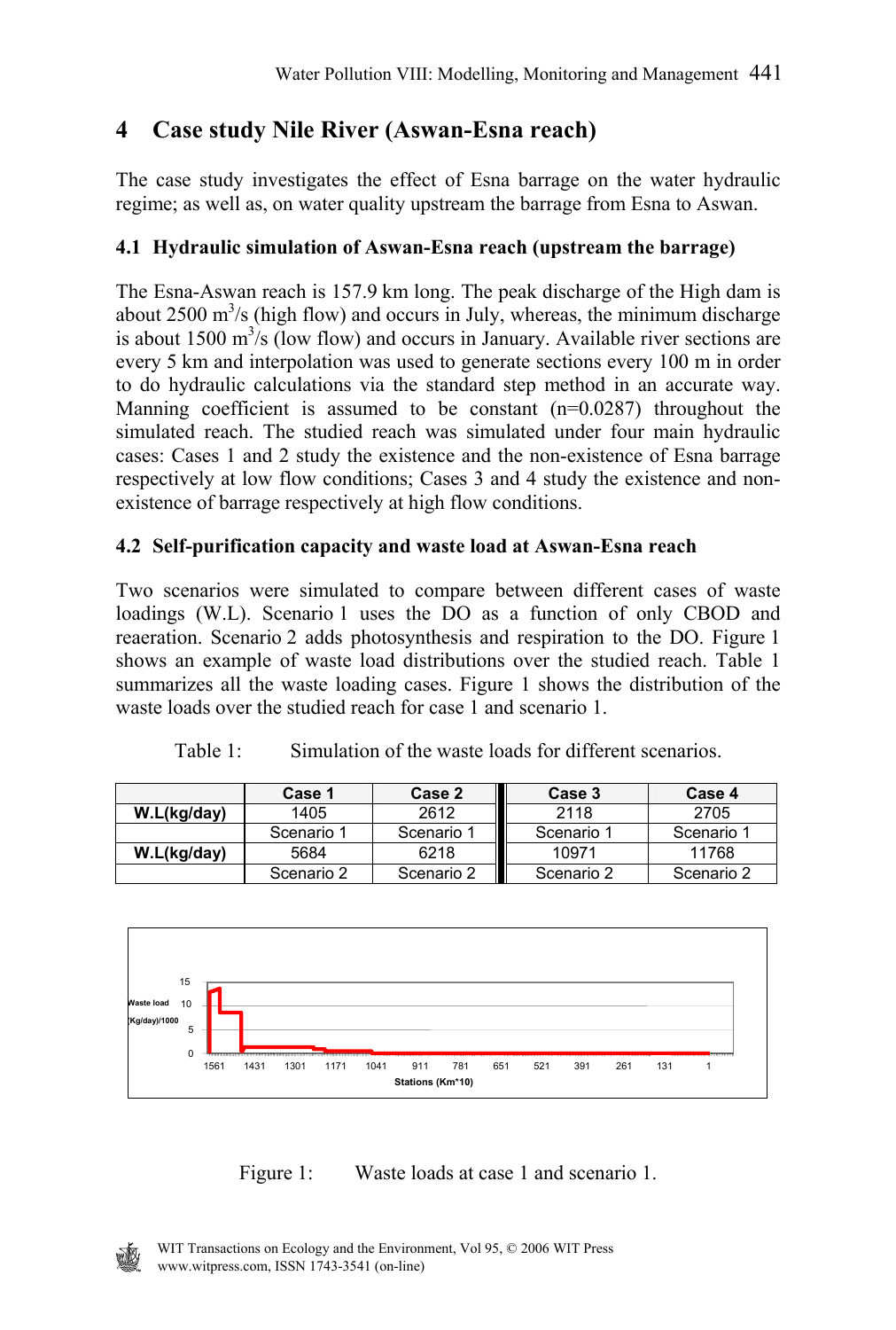### **4.3 Diurnal dissolved oxygen**

DO concentration changes during the 24 hours of the day because of change in water temperature and the change in photosynthetic action of plants throughout the day. Minimum DO concentrations usually occur in the early morning, and maximum concentrations occur in the early afternoon. In the simulation a section with average properties (hydraulically and water quality) was taken using simulated diurnal water temperature. The simulation compared the diurnal DO at cases of existence and non-existence of the barrage. To see the effect of the photosynthesis on the diurnal DO, a trial was done using only the CBOD and the reaeration in calculating the DO as opposed to another trial using the photosynthesis.

### **4.4 Reaeration across the barrage (downstream DO concentrations)**

Gameson equation simulated DO concentrations downstream of the barrage. The calculations which are done under low flow conditions revealed an upstream DO concentration of 8.02 mg/L, an upstream DO deficit/ downstream DO deficit of 3.90, and a downstream DO conc. of 8.49 mg/L.

### **4.5 Simulation of the ecosystem at the Aswan-Esna reach--- fish habitat**

The weighted usable area (WUA) of Tilapia fish was calculated in both cases of barrage existence and non-existence. Suitability indices of depth and velocity for Tilapia were constructed based on actual values. Substrate of Tilapia consists for the greatest part of phytoplankton which dwells in the first 1.5 m below water surface. Thus the optimum depth for Tilapia is 1.5 m. The critical depth is 9 m. The optimum velocity is 0.3 m/s, and the critical is 0.6 m/s. The suitability index for the substrate is taken as unity. The WUA in case 1 is  $31236.8$  m<sup>2</sup>, whereas in case 2 it is 17061.93  $m^2$ . Figure 3 compares between the WUA of cases 1 and 2 for the whole studied reach. The curve of case 1 is always higher than that of case 2.



Figure 2: The velocity suitability index for the Tilapia fish.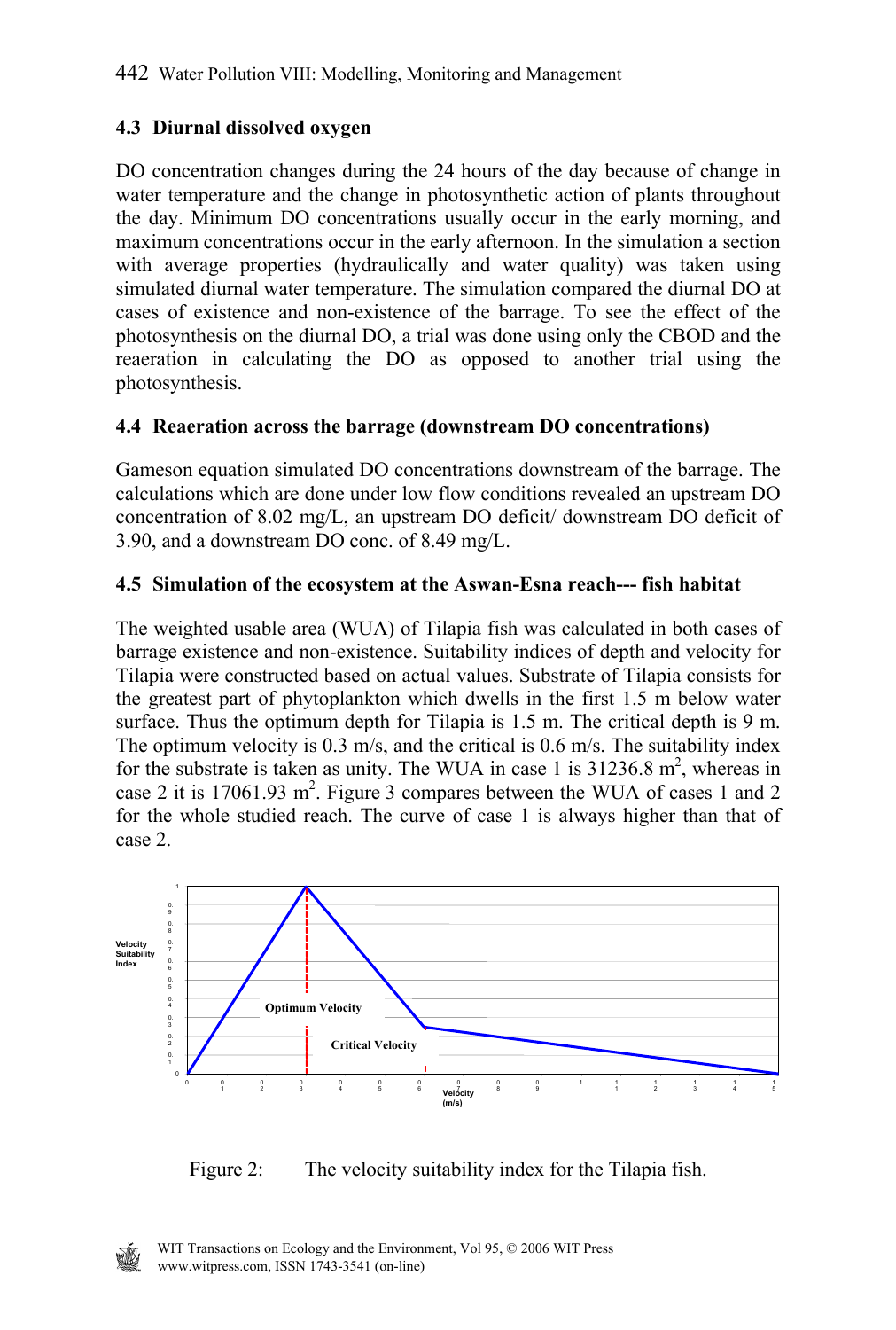

Figure 3: WUA of Tilapia in both cases of with and without Esna barrage.



Figure 4: Diurnal air and water temperature at the average section and for the cases of with and without barrage at low flow.

#### **4.6 Simulation of the water temperature**

The effect of Esna barrage on the thermal regime of water was tested. The simulation of the diurnal variations in the water temperatures on a day of the month of June was done for one section that is representative for the whole reach. This section is taken as the section with the average depth throughout the whole reach. The simulation is done for the previously mentioned, four main hydraulic cases. It is observed that the sinusoidal diurnal water temperature curve follows the air temperature curve but with a lag time between water and air temperatures. This lag time increases with increased depth. Figure 4 shows the diurnal air temperature curve along with the diurnal water temperature curves at both cases 1 and 2. In case 1 the lag time between air and water temperatures is 5.842 hours, whereas in case 2 it was 5.791 hours. The curves show that in case 2 the diurnal water temperature is higher than in case 1. So in case 2 the maximum water temperature during the whole day is  $28.4^{\circ}$ C, whereas in case 1 it decreases to reach 27.8°C. This indicates that the existence of the barrage causes a decrease in water temperature. When operating under high flow conditions the diurnal water temperature further decreases. So in case 4 the maximum water